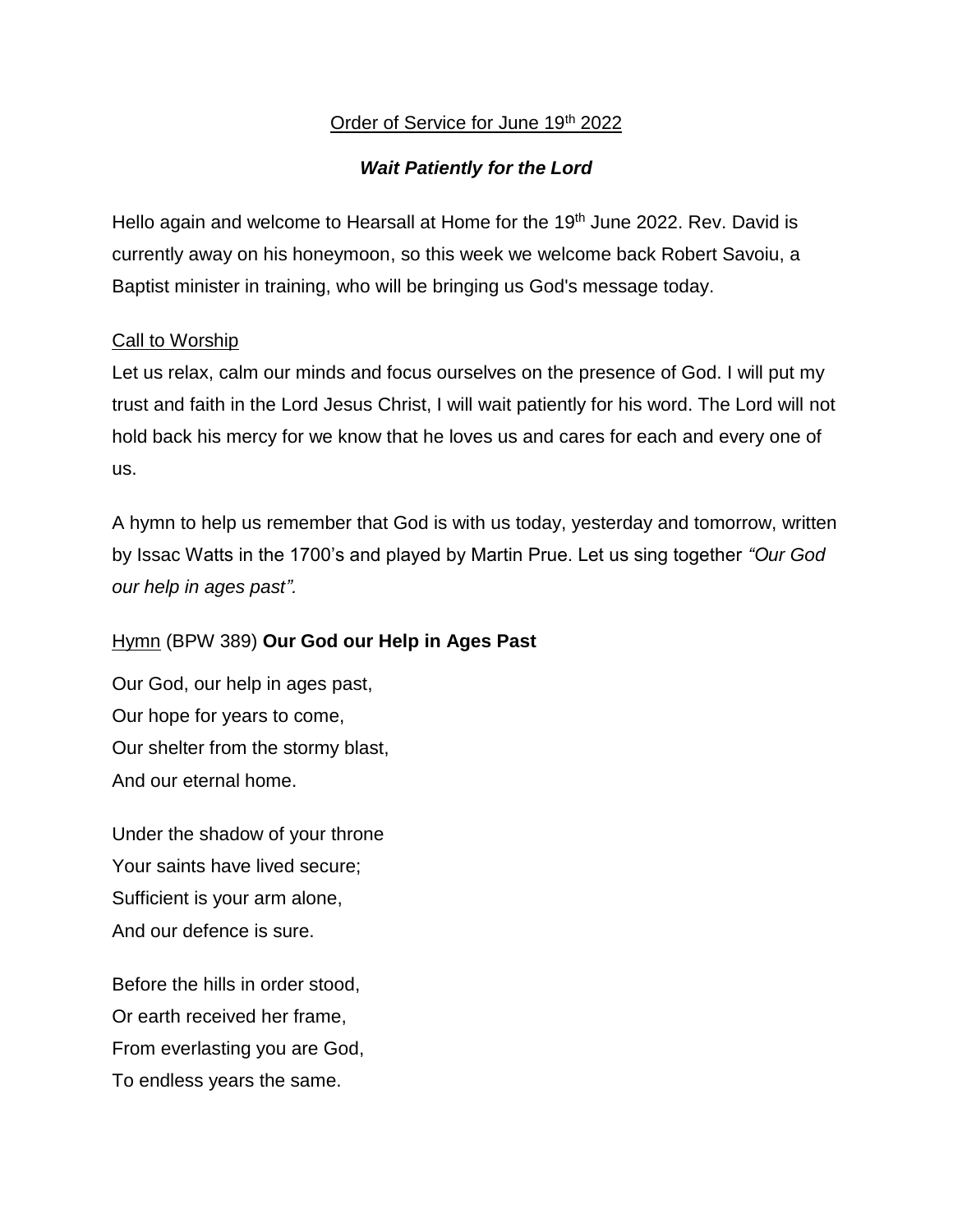A thousand ages in your sight Are like an evening gone; Short as the watch that ends the night Before the rising sun.

Time, like an ever rolling stream, Bears all its sons away; They fly, forgotten, as a dream Dies at the opening day.

Our God, our help in ages past, Our hope for years to come, Be now our guard while life shall last, And our eternal home.

#### Prayers of Thanksgiving

Looking back over the past week, what do you feel grateful for? It might be a small thing: a picture given to you by a child; a plant flowering in the garden. It might be a big thing: a relationship discovered or restored; a career opportunity coming your way. It might be that you're in touch with the meaning of regular blessings: air to breathe or food on the table. It might be something specifically spiritual: the gift of Jesus as your Saviour; the fellowship of the worldwide church. Pause now, and give thanks to God…

Lord, your gifts to me are too many to count and too valuable to price. I give you thanks for them all. Open the eyes of my heart so that in all good things, whether in birdsong or in the night sky, whether in the kindness of a stranger or the power of beautiful music, I will see signs of your overflowing love and boundless grace. Most of all, I thank you for Jesus, who is the way for me to enter into your mercy, grace and love. Amen.

Written by Brian Doerksen the song, *"Faithful One, so unchanging"* reminds us that although the world may change around us, God is the constant in the equation of life.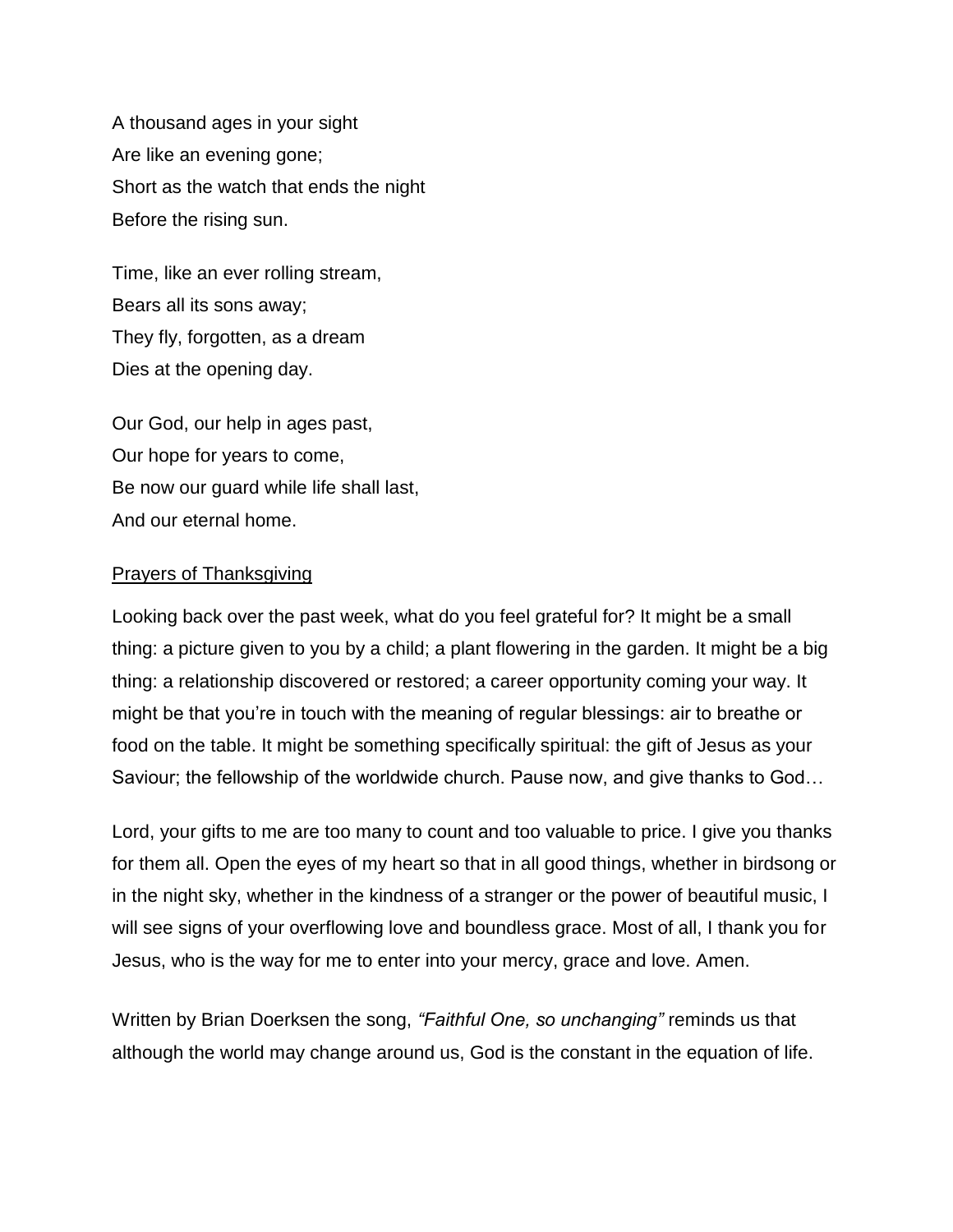## Song (WT 80) **Faithful One**

Faithful one, so unchanging, Ageless one, you're my rock of peace. Lord of all, I depend on you. I call out to you again and again, I call out to you again and again.

You are my rock in times of trouble; You lift me up when I fall down; All through the storm your love is the anchor; My hope is in you alone.

REPEAT whole song

Ending: My hope is in you, My hope is in you, My hope is in you alone.

### Offertory Prayer

Now we give thanks for the gift of giving. How marvellous to be able to give a little bit like the way you give! Lord, may our donations to church and charity be effective ways of sharing your freely-given love. Amen.

The song, *"For the Joys and for the Sorrows",* which was written by Graham Kendrick, reflects on Psalms 23, 107, and Matthew 28: verse 20, and reminds us that we always have Jesus with us.

Song (WT 96) **For the Joys and for the Sorrows** (For this I have Jesus)

For the joys and for the sorrows The best and worst of times, For this moment, for tomorrow, For all that lies behind;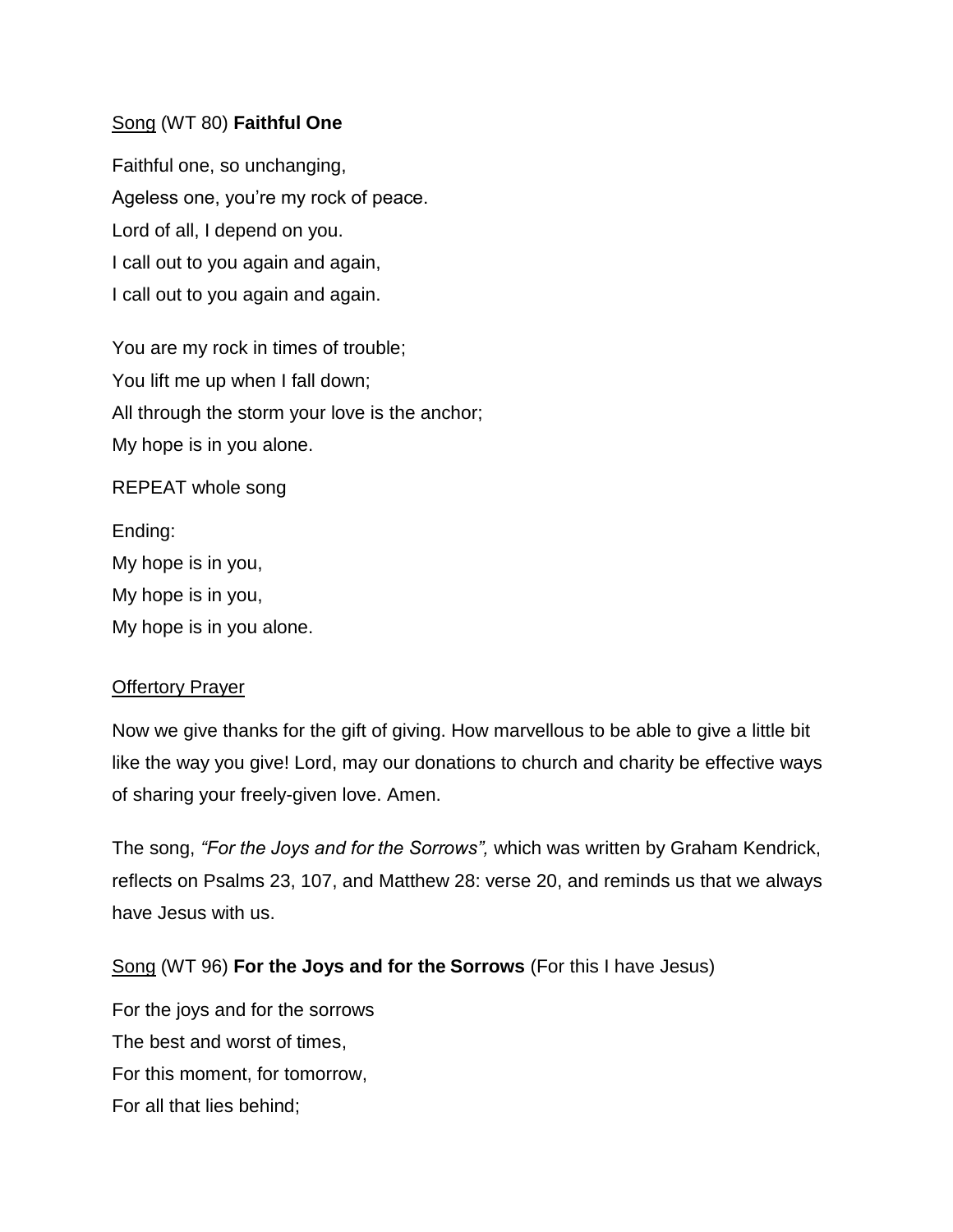Fears that crowd around me, For the failure of my plans, For the dreams of all I hope to be, The truth of what I am:

*Chorus x 2 For this I have Jesus, For this I have Jesus, For this I have Jesus, I have Jesus.*

For the tears that flow in secret, In the broken times, For the moments of elation, Or the troubled mind; For all the disappointments, Or the sting of old regrets, All my prayers and longings That seem unanswered yet:

#### *Chorus x2*

For the weakness of my body, The burdens of each day, For the nights of doubt and worry, When sleep has fled away; Needing reassurance, And the will to start again, A steely-eyed endurance, The strength to fight and win:

#### Chorus x2

Good morning, our message this week is based around Psalm 40, and I hope that it blesses you in the same way as it has blessed me.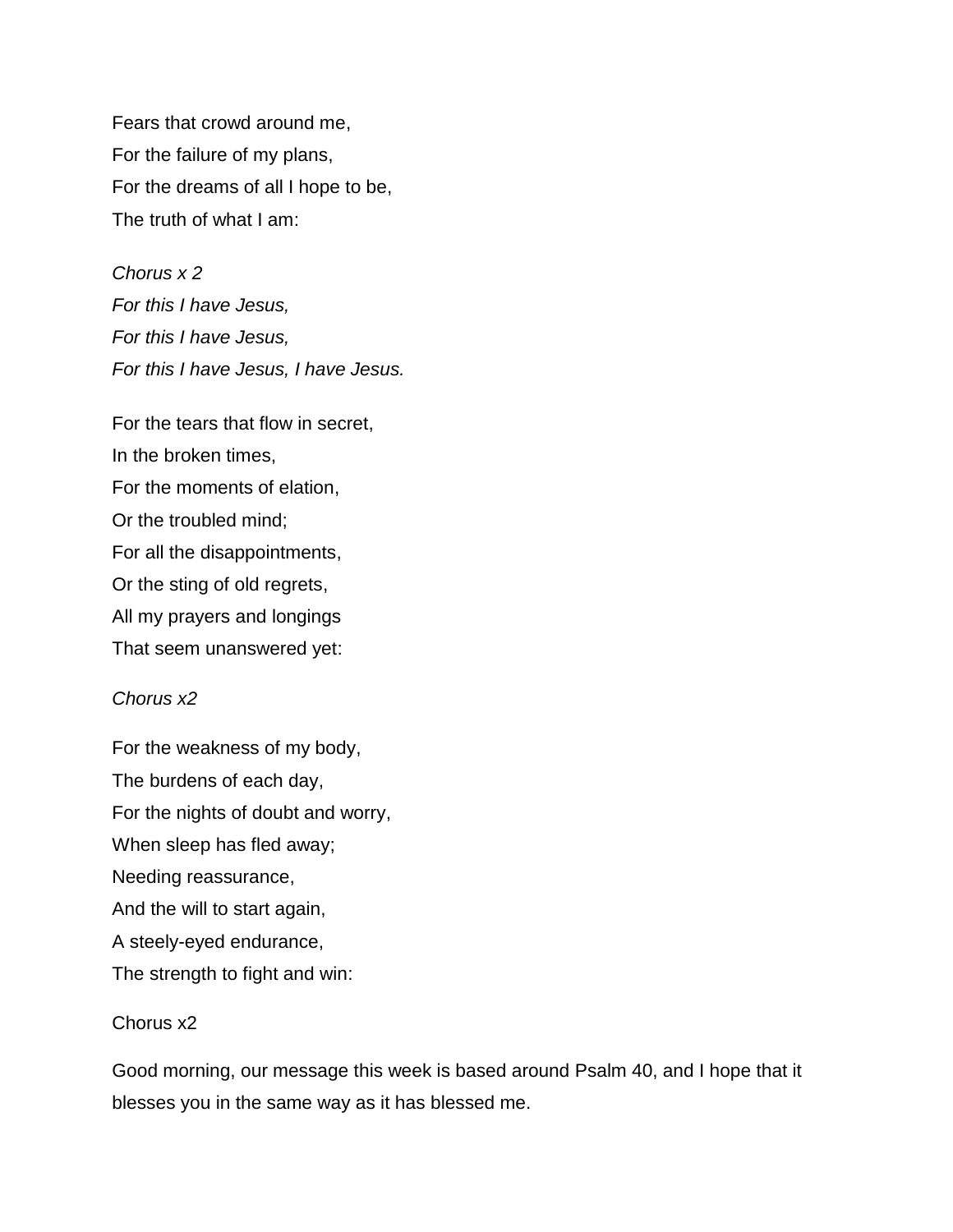### Bible Reading

#### **Psalm 40**

*For the director of music. Of David. A psalm.*

**1** I waited patiently for the LORD; he turned to me and heard my cry. **<sup>2</sup>** He lifted me out of the slimy pit, out of the mud and mire; he set my feet on a rock and gave me a firm place to stand. **<sup>3</sup>** He put a new song in my mouth, a hymn of praise to our God. Many will see and fear the LORD and put their trust in him. **<sup>4</sup>** Blessed is the one who trusts in the LORD, who does not look to the proud, to those who turn aside to false gods. **<sup>5</sup>** Many, LORD my God, are the wonders you have done, the things you planned for us. None can compare with you; were I to speak and tell of your deeds, they would be too many to declare. **<sup>6</sup>** Sacrifice and offering you did not desire – but my ears you have opened; – burnt offerings and sin offerings you did not require. **<sup>7</sup>** Then I said, 'Here I am, I have come – it is written about me in the scroll. **8** I desire to do your will, my God; your law is within my heart.'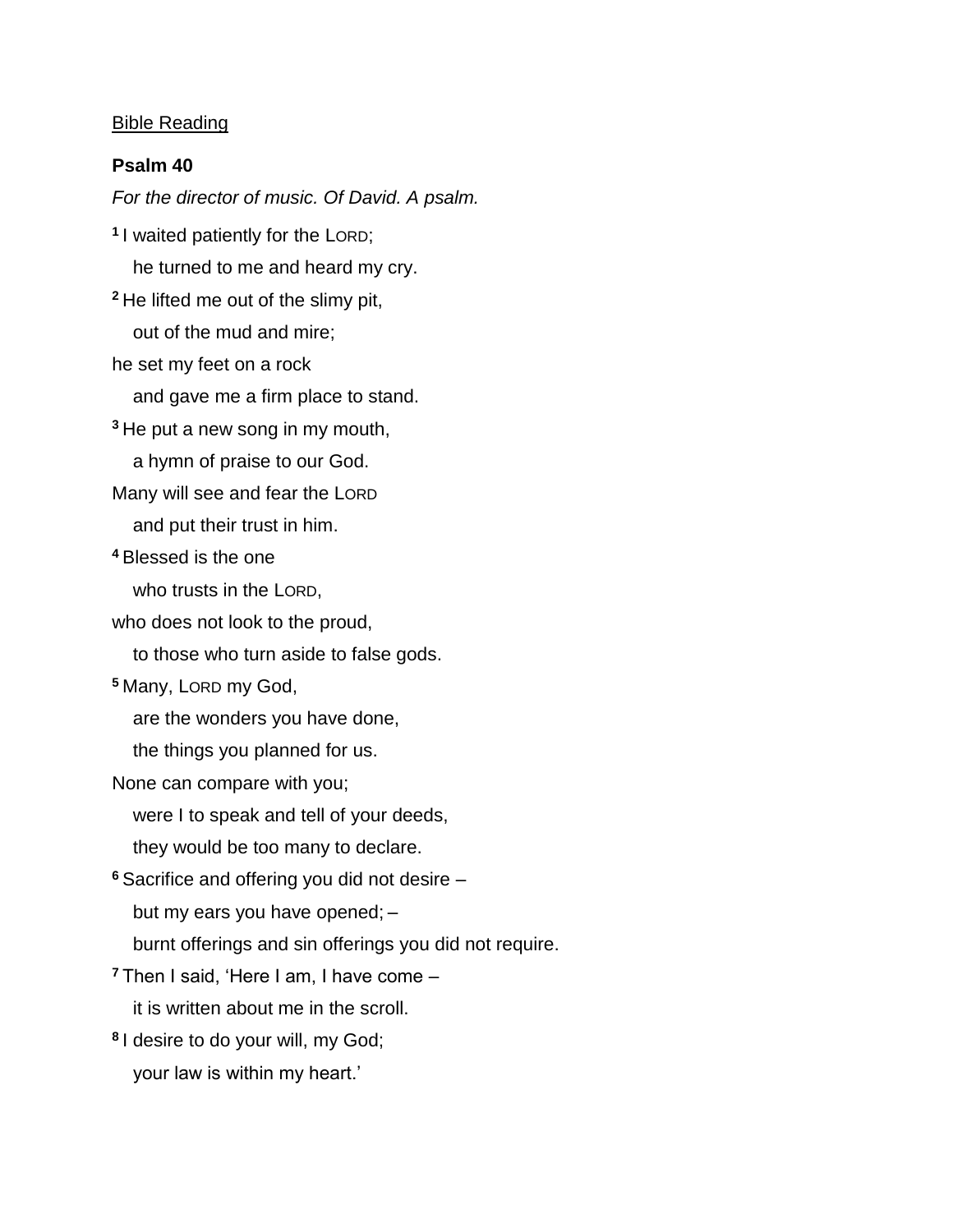- **9** I proclaim your saving acts in the great assembly; I do not seal my lips, LORD, as you know.
- **<sup>10</sup>** I do not hide your righteousness in my heart; I speak of your faithfulness and your saving help.
- I do not conceal your love and your faithfulness from the great assembly.
- **<sup>11</sup>** Do not withhold your mercy from me, LORD; may your love and faithfulness always protect me.
- **<sup>12</sup>** For troubles without number surround me; my sins have overtaken me, and I cannot see.
- They are more than the hairs of my head,

and my heart fails within me.

- **<sup>13</sup>** Be pleased to save me, LORD; come quickly, LORD, to help me.
- **<sup>14</sup>** May all who want to take my life
	- be put to shame and confusion;
- may all who desire my ruin

be turned back in disgrace.

**<sup>15</sup>** May those who say to me, 'Aha! Aha!'

be appalled at their own shame.

**<sup>16</sup>** But may all who seek you

- rejoice and be glad in you;
- may those who long for your saving help always say,

'The LORD is great!'

**<sup>17</sup>** But as for me, I am poor and needy;

may the Lord think of me.

- You are my help and my deliverer;
	- you are my God, do not delay.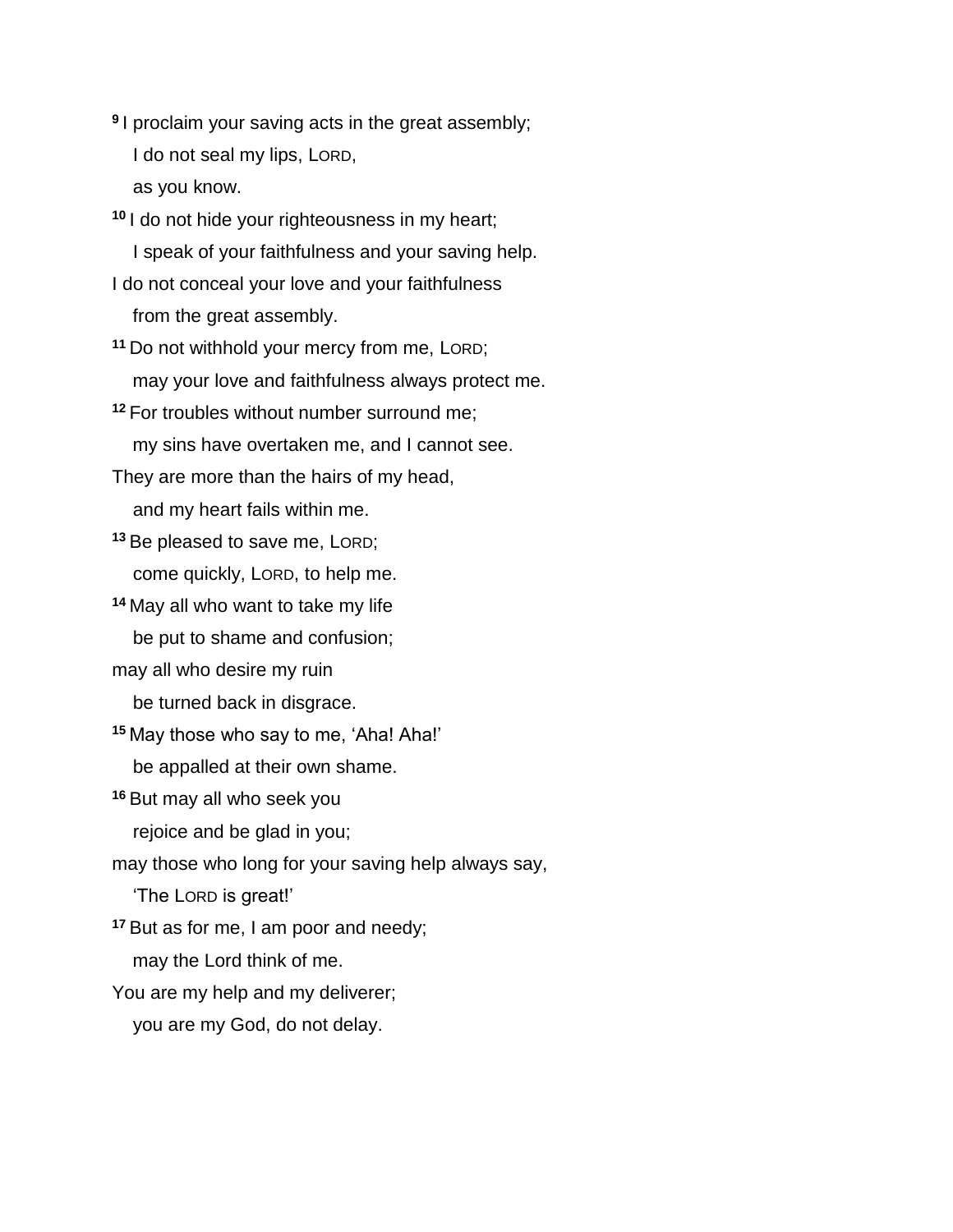### Sermon

# *Wait Patiently for the Lord*

I don't know if most of you were here last time I visited, but I was talking about prayer, and I was telling you how I enjoy in my prayer time to use the psalms, as well as my own prayers.

I want to talk to you a bit about the two main sections that this psalm has: v1-10 and then v11-17.

In this very first section of this psalm, we see a witness of the psalmist of his personal experience and the blessing that is found in waiting on the Lord.

It's the story of what God has done in his life, it's personal, it shows us how God simply cares about the individual. Imagine that, out of all the billions of people on the face of the Earth, out of all the people that have existed throughout time, He cares about you; He wants a personal relationship with you.

He waits patiently on the Lord, the same, like all of us do, right? We don't want God to act straight away... Or do we? I think there is an important lesson here as well, the lesson that waiting patiently on the Lord reveals great rewards.

His reward and testimony was that he was saved by the Grace of God from the slimy pit, from the mud and mire, from his present crisis that resembles muddy clay, and put his feet on solid rock, on a firm foundation, the same way that we should trust God now in our own lives to do that.

He goes on in saying in verses 4-5 about how blessed is the one that puts his trust in the Lord, and not in people that turn around to worship false gods.

I wonder if you've ever found yourself trusting people to give you what only God can give you. I wonder how many times maybe you have been disappointed by people and expected them to provide you with the blessings that God wanted to give you, if only you would have put your trust in Him fully.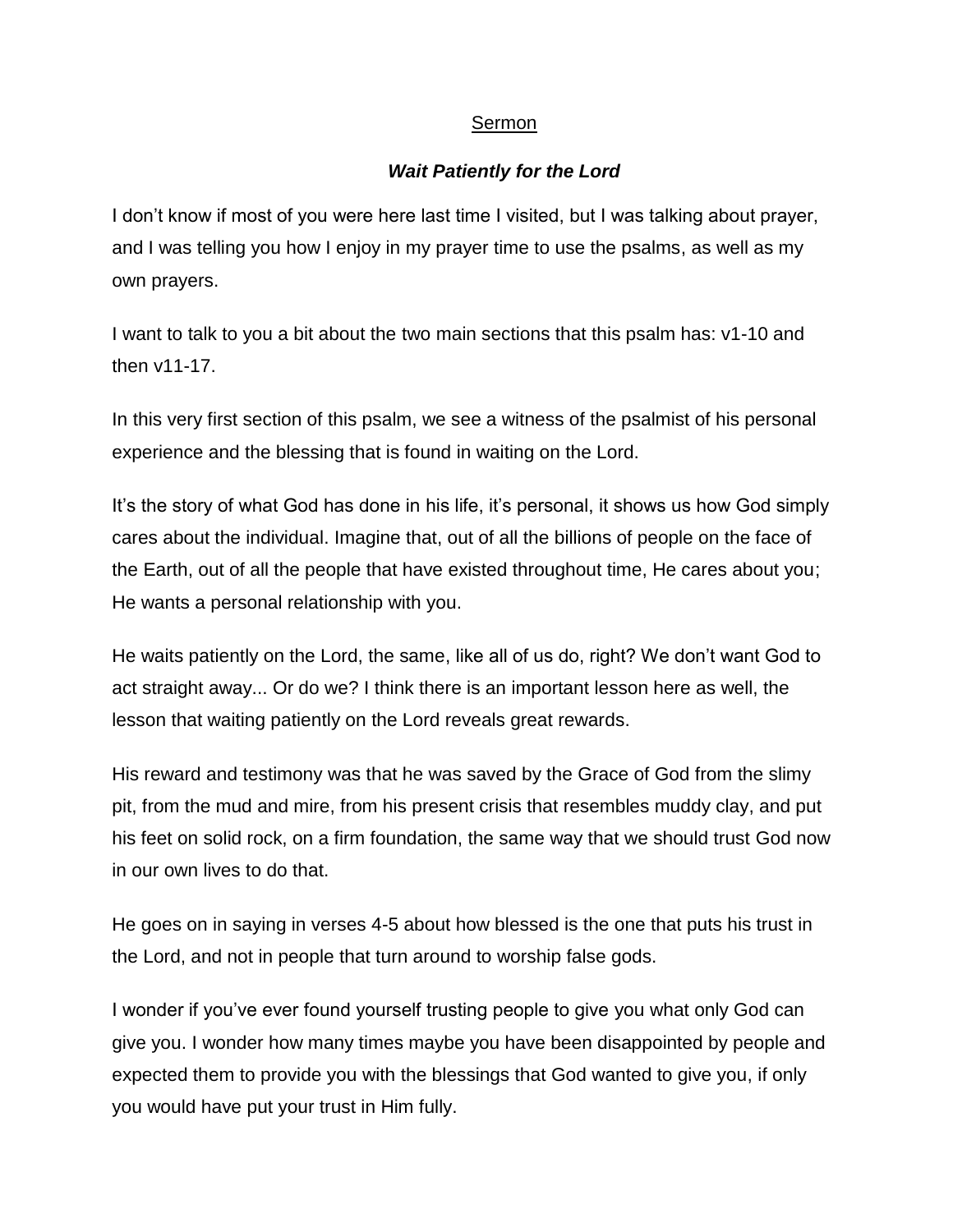Has anyone turned their backs on you when you needed them the most? I know I've been let down by people my whole life, and I know that in this journey of following Christ through ministry, I will be disappointed by people at times, but you need to know this, even more, you need to constantly have this assurance that there is someone there for you, there is One Friend that sticks closer than a brother, and that is our Lord and Saviour, Jesus Christ.

Why does He do that? Why does He stick closer than a brother? Because He knows how it feels to be hurt by people, to be broken by people, to be betrayed by people. This is not a distant God that we serve that stays at a distance somewhere far away, and us trying so desperately to reach Him. He's been through the stuff we're going through, because of His love for us. He became human, and He is waiting for you, with His arms wide open, to come to Him, if you don't know Him, and for you to come back to Him, if you knew Him and have fallen astray...

This psalm, the same as many other psalms of David, contains his praise for God's past deliverance in response to his earlier petition in prayer, but also in him waiting patiently on the Lord to move. And in the second part we will see, David uses that past deliverance experience to start crying out to the Lord with concern to his current need for the Lord's help.

I don't know if I mentioned this before, but I start prayer like this. I hope everyone here today does the same like David in this psalm as well, and that is that we don't just go to God asking for things, we need to focus on thanking Him first, acknowledging Him and all that He's done for us in the past, the things that He brought us out of, and then, if we have any petitions, we ask.

What's a good thing to meditate upon, and I've heard many people talk about this, is thinking of the prayers you've prayed, and the way God answered. You can write them down. I've heard of a guy who used to write every prayer request in his journal, and then, as time would go by, sometimes even years later, God would answer his prayers and then he would cross them off.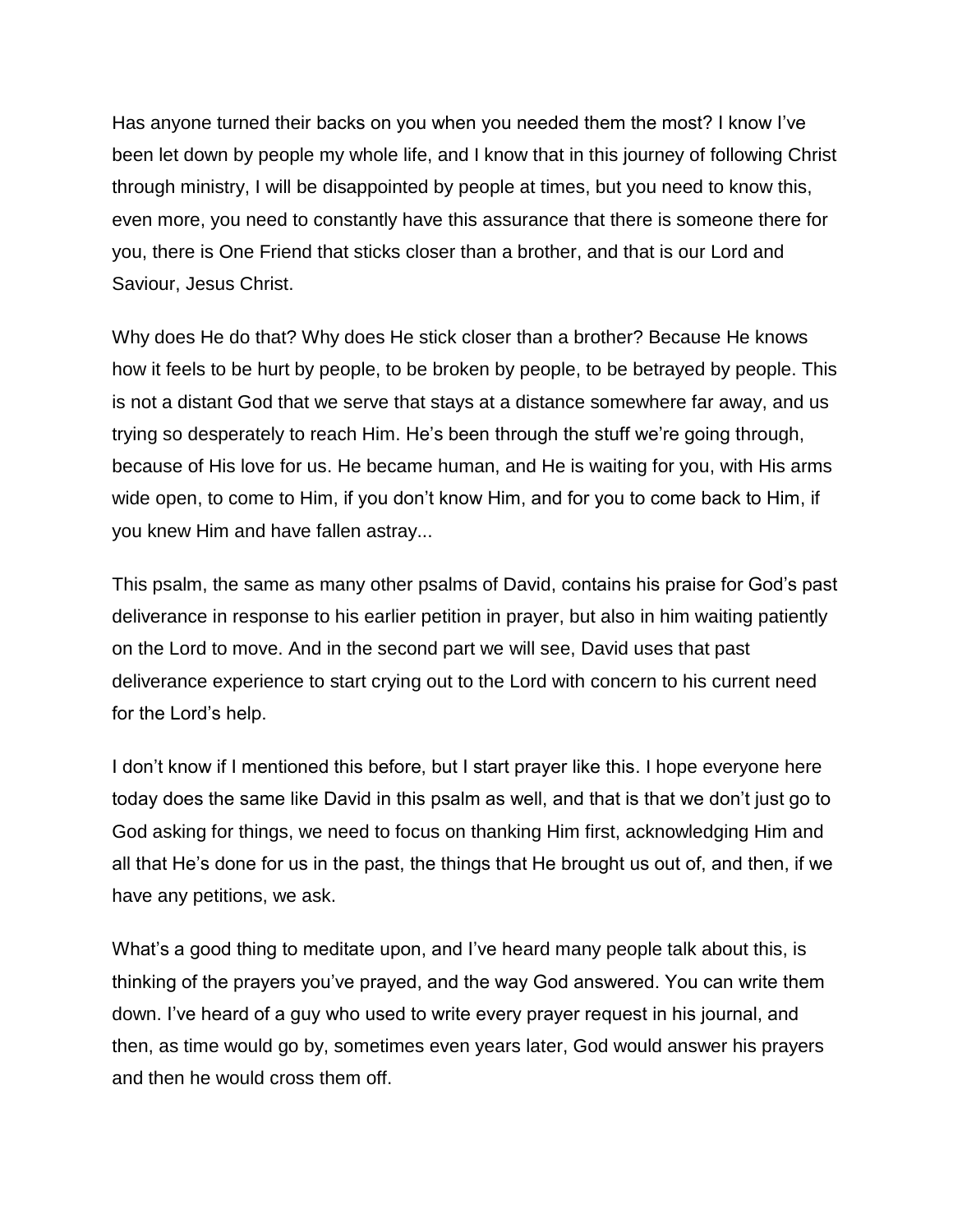It doesn't mean I'm going to pray now for the latest Lamborghini and God will give it to me, I'm talking about answer to prayers from the people of God, according to His Will, connected to Christ's Kingdom. It could be physical healing, it could be spiritual healing, it could be a loved one coming to Christ, but it's good to remember, not in a way of living in the past, but remembering as a form of gratitude, what we call an attitude of gratitude towards the goodness of Christ.

In verses 6,7 and 8 we need to understand that David doesn't go ahead cancelling the commandments that the Lord has given to His people, but he is showing us how having your heart committed to God, will bring with it obedience as well.

We need to understand that outer traditional acts remain just what they are, traditions, if we don't mean it from our heart. It's the same like any religious tradition that you would see and I used to see in the Orthodox church as I was growing up, just people doing tradition-based actions that become mundane, and all you find yourself doing in the end is participating in this traditional action, not really meaning it from the depths of your heart.

That's what David was talking about here. You have to mean it, not just do it. It's the same with worship, Communion, tithing, we need to understand that our offering becomes pleasing to God when it comes from our hearts.

This is what David understood, and I do hope we understand as well, that God is pleased with us when we are understanding the reason why sacrifices are done, why offering is given, etc. and the attitude of our hearts towards this.

David understood that people have fallen into the habit of being part of this meaningless religious system, based just on traditional ceremonies, without having their hearts in the right place.

God created this whole sacrificial system so that people would repent of their sin and see the true meaning of their sins being forgiven through sacrifice, but they seemed to have lost the sight of that through time.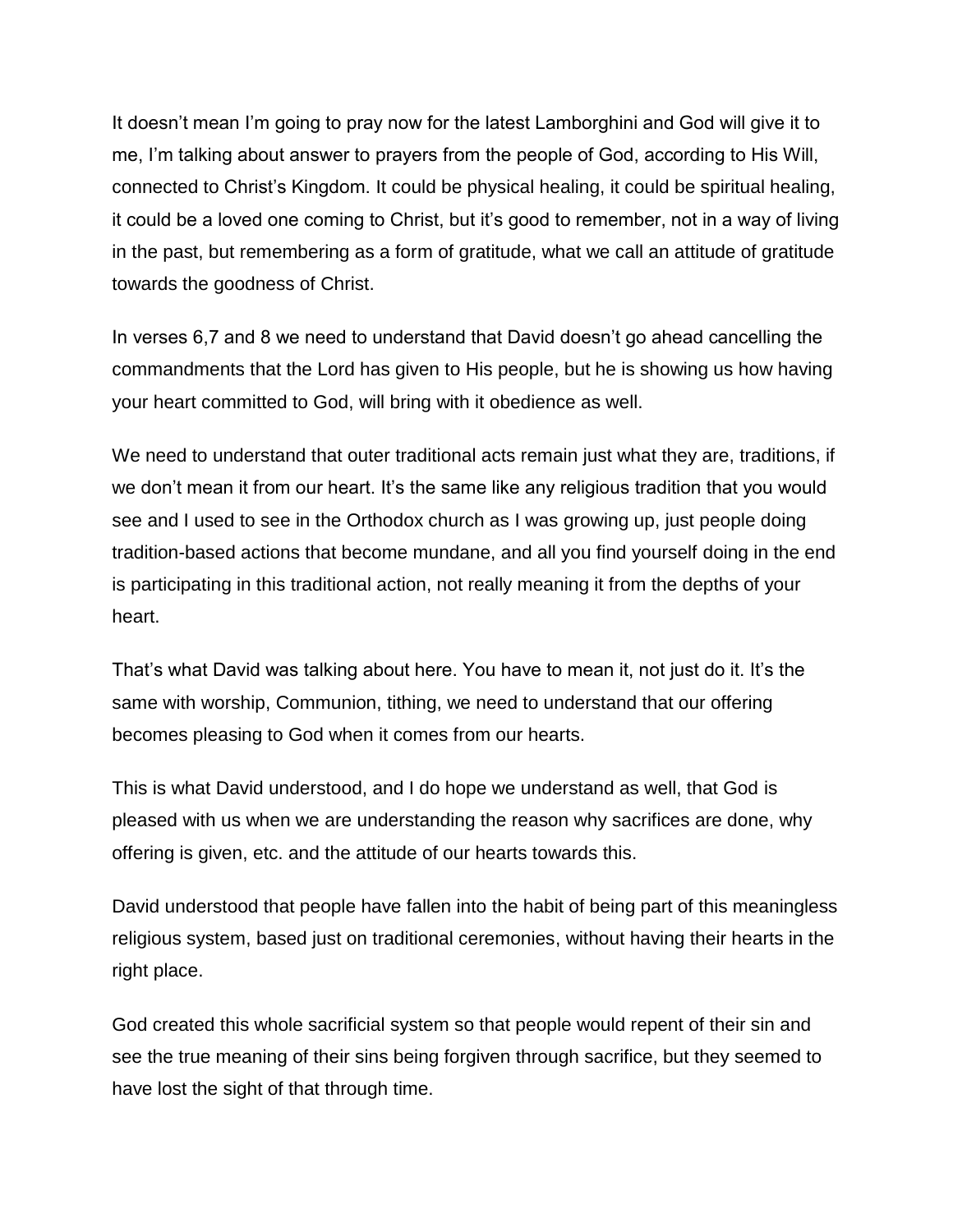In verses 7-10, we see how it's all about witnessing. He proclaims the things the Lord has done for him, and the help He has provided.

When was the last time maybe that you have witnessed to anyone about how Jesus took you out of the slimy pit, how He saved your life from eternal damnation?

There's always some random thing that you find around that you would go and tell people that you found, like I always tell people that I now need an electric tool from Argos and how it provides for all my electrical gadgets and things and tools that I need.

But anything that you could think about, whether it's sales, something on offer, a new TV show that you've seen, we like to tell people about it; and all that is incomparable to what Christ has done for you and me. How can you just not witness to people about how He saved you? Have you lost joy maybe? David did not seal his lips.

In the second part of the psalm, starting with verse 11, David changes the tone a bit, as we see, and it finishes with hope. That's why we kind of had that reminder in the beginning of the chapter where it says that the Lord saved him before. Now he admits that his sin has overtaken him, his own actions have caught up with him, but he is optimistic in the promise of the Lord, that in the same manner that He did before, He will do it again, He will save him again.

Christ loves you, and even when you do the stupidest things that you could ever imagine, He is there, ready to forgive you. Christ's Grace and Mercy is greater than any sin that we could ever commit.

So, when you commit sin, God still listens to you afterwards. I know it feels horrible, I know you'll say to yourself maybe that you've messed up so bad that Christ isn't listening to you anymore, but that is not true.

An honest heart is all that Christ wants. He wants you and me to accept when we fall and come to Him for forgiveness.

1 John 1:9: "If we confess our sins, He is faithful and just and will forgive us our sins and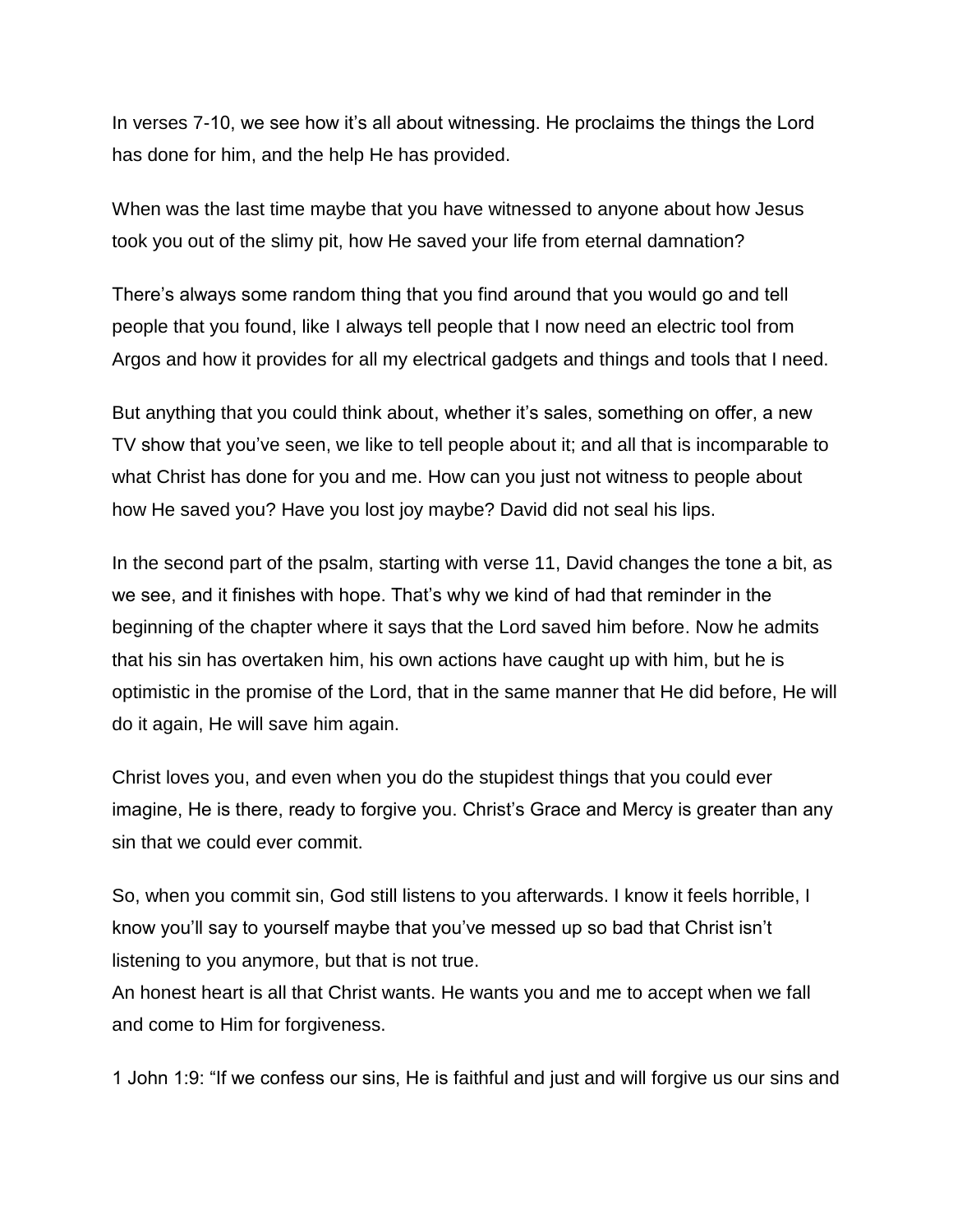purify us from all unrighteousness''.

God in his mercy forgives our sin and so we ask him to cleanse us through and through in the song, *"Purify my Heart*".

## Song (WT 354) **Purify my Heart**

Verse 1 Purify my heart; Let me be as gold And precious silver. Purify my heart; Let me be as gold Pure gold.

*Chorus Refiner's fire, My heart's one desire, Is to be holy, Set apart for You, Lord. I choose to be holy, Set apart for You, my Master, Ready to do Your will.*

Verse 2

Purify my heart;

Cleanse me from within

And make me holy.

Purify my heart;

Cleanse me from my sin,

Deep within.

*Chorus x 2 Ending: Ready to do Your will.*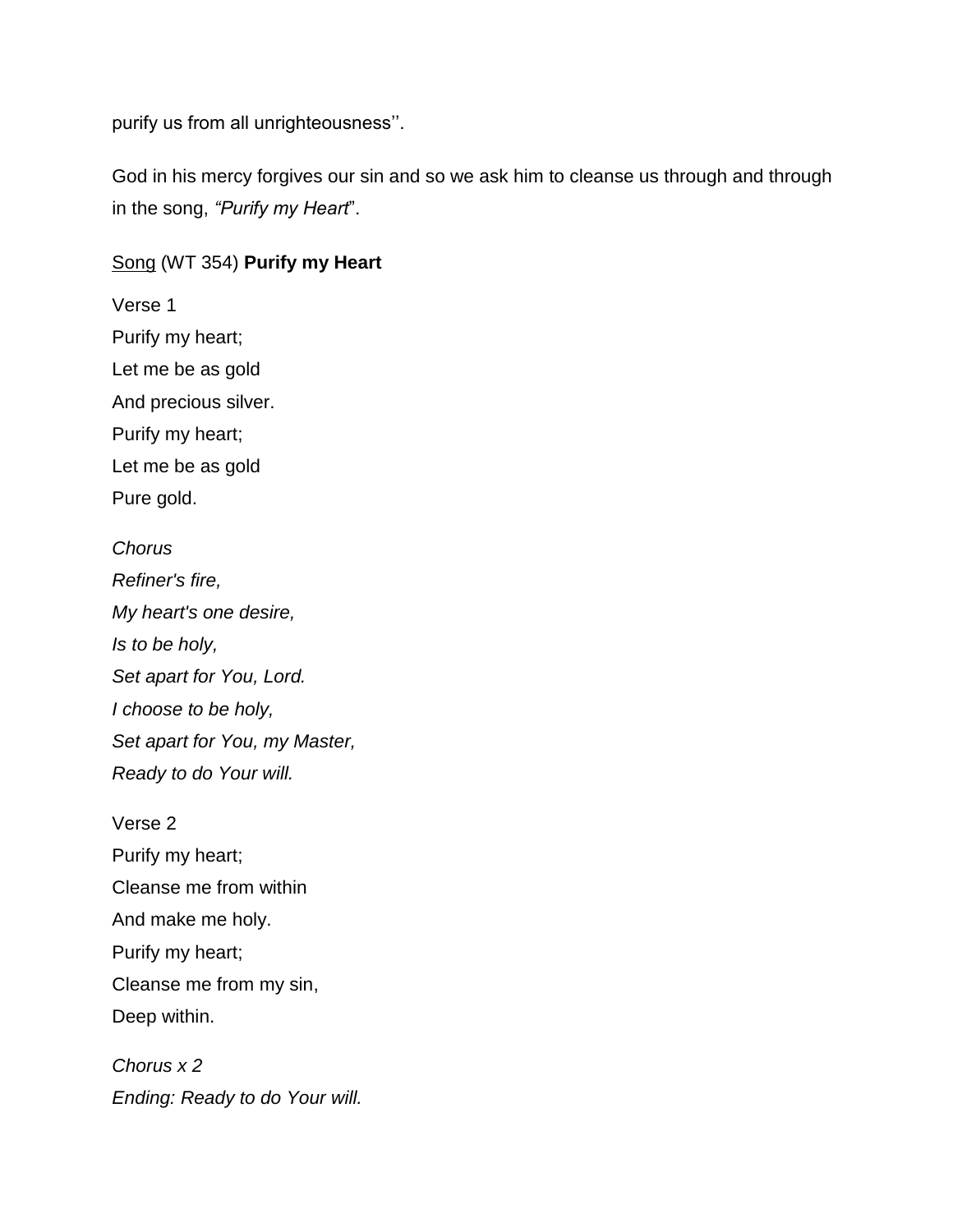Our intercessory prayers are brought to us by Anne Thompson.

## Prayers of Intercession

Father God, we bring our prayers to you now, knowing that you will hear us. Tomorrow is International World Refugee Day. We pray for all people who have had to flee their homes and their country, and especially at this time for those displaced by the war in Ukraine.

Lord, we ask you to help the world leaders to bring this war to an end as it is causing global problems of the supply of food and fuel, as well as the dreadful tragedy of death and injury, and the destruction of people's homes and lives.

This week will mark the 40<sup>th</sup> anniversary of the war in the Falklands, and there have been television programmes detailing the experiences of the people who fought over there. Some of them have not spoken of their experiences since then. Pray for peace of mind for them and their families after all this time.

We pray for our leaders in this country, that there may be an end to all the unrest and accusations of bad leadership and rule breaking. Help them to get back to dealing with the issues important to the people of this country, with honesty and integrity.

Today is Father's Day and we ask you to be with all families. Help fathers to be strong to help support their families and protect their children and give them happy times. We pray, Lord, for those families who still have fathers and those who are without them now, for whatever reason.

We pray for our city as it comes to the end of our time as City of Culture, and restructuring work is carried out in the City Centre, and we pray for the leaders and councillors who deal with the issues that arise and day to day management.

We pray for our church and ask you to help us discern how best we can help people in these difficult times with rising fuel and food costs. We are glad to be able to provide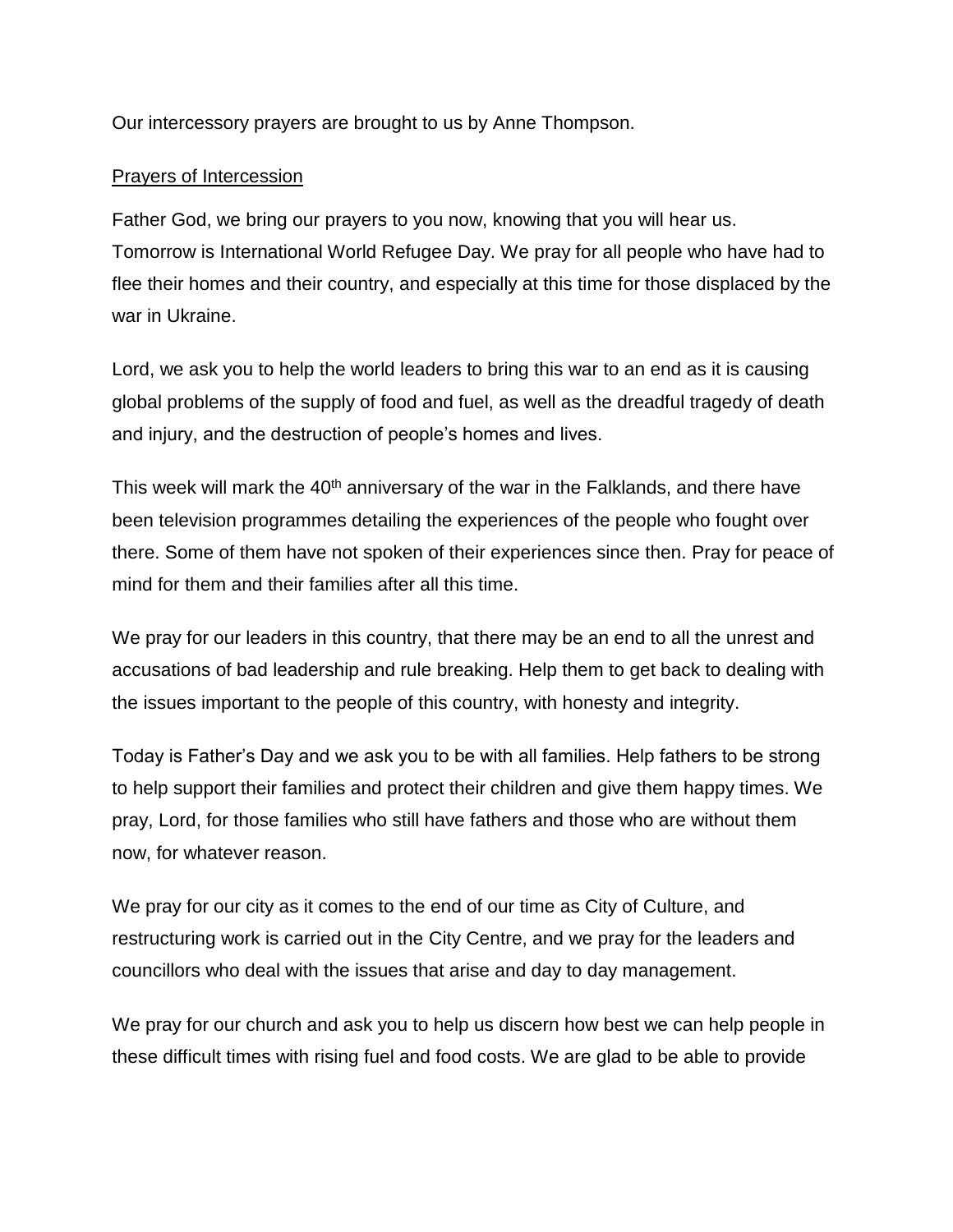rooms for our community groups to use at reasonable cost and we hope to be able to continue to do this in the future, whether in this building or a replacement one.

We pray for people struggling with debt and their finances, those stressed because of work or with too many demands on their time, students struggling to finish their theses and school students taking exams, or awaiting results on which their futures may depend.

Our Father, please be with those people who are ill, awaiting tests or having treatment and those who have been bereaved, who are lonely or anxious. In the following silence we pray for those we may know personally who need our prayers and your comfort Lord. (Silence).

We ask all these things in the name of your son, Jesus Christ, who came to save us all. Amen.

Thank you for those prayers, Anne.

Our final song writer, Martin Smith, takes us on a long journey, "Over the Mountains and the Sea" and keeps us singing about Jesus' love forever.

### Song (WT 343) **Over the Mountains and the Sea**

Over the mountains and the sea, Your river runs with love for me, and I will open up my heart and let the healer set me free. I'm happy to be in the truth, and I will daily lift my hands: for I will always sing of when Your love came down. [Yeah!]